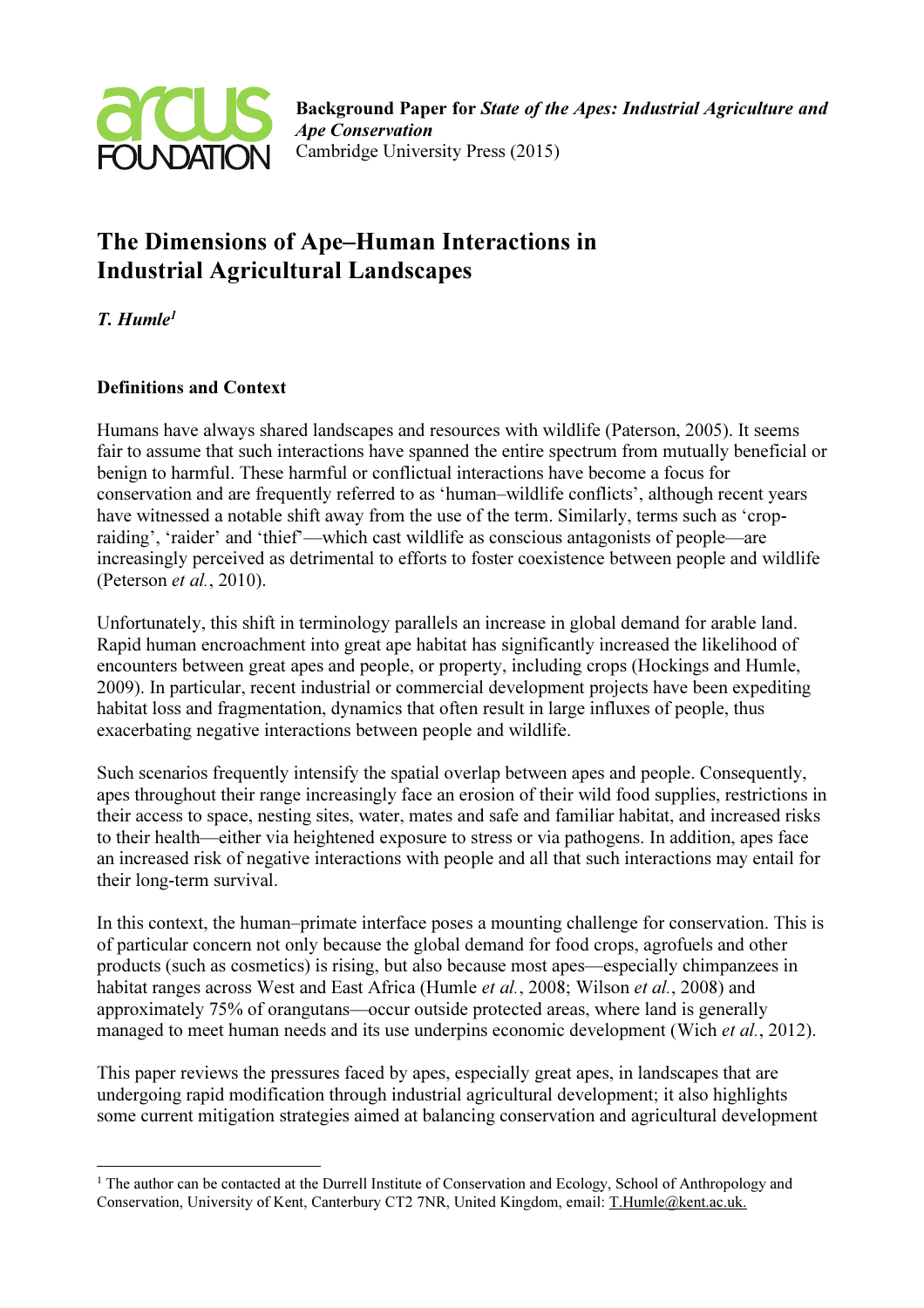and issues using certain approaches, such as the translocation of individuals from one area to another.

### Adaptations and Direct Threats

Apes, especially chimpanzees and bonobos (Pan) and orangutans (Pongo), and to some degree gorillas (Gorilla), have the adaptive and cognitive capacity to thrive in human-modified landscapes under certain circumstances (Hockings and Humle, 2009). Great apes' ability to solve problems, learn socially, cooperate, incorporate diverse food types into their diets and access embedded or hard-to-process foods—whether by hand or tool use—facilitates their living at the interface with people. Indeed, across their range, great apes can flexibly exploit man-made infrastructure, such as footpaths, and introduced resources, such as cultivars.<sup>2</sup> Cultivars embody large, calorie-dense food resources that tend to be easily digested and patchily distributed in the landscape, rendering them highly attractive to great apes and other wildlife. Hockings and McLennan (2012) revealed that wild chimpanzees are known to consume as many as 36 different species of cultivars and 51 plant parts across their range; among these, banana, cacao, maize, mango, sugarcane, and potentially oil palm and papaya, were identified as 'high-conflict' crops, whose exploitation by apes was often not tolerated by humans.

However, not all ape species, subspecies, populations or groups forage on industrial-scale crops or even other crop types cultivated on a significantly smaller scale for subsistence purposes. Hockings and McLennan (2013) propose that differences in cultivar consumption among chimpanzee communities are culturally determined and therefore socially transmitted among members of a group. Such patterns of social transmission of dietary knowledge are also likely to characterise other ape species. In some cases, the part consumed does not correspond to that harvested by humans; however, if there is an overlap or an eventual impact on harvest productivity, then 'conflict' may arise between apes and landowners or workers.

It is therefore essential to understand 1) whether apes incorporate a particular type of crop in their diet prior to promoting its expansion locally on an industrial scale and 2) which industrialized crops might be attractive or unpalatable to apes (Hockings and McLennan, 2013). In addition, it is crucial to determine if and how apes can survive in highly human-modified landscapes dominated by monocultures, which typically characterise industrial agriculture.

Our knowledge in this area remains patchy, but studies are increasingly shedding light on this issue and identifying factors that affect or favour ape survival in such landscapes. Most of these studies focus on orangutans in Indonesia and Malaysia, two of the largest producers of palm oil products globally, and also major producers of paper pulp, rubber and other types of biofuels. Across Indonesia and parts of Malaysia, the significant development of commercial plantations and the expansion of monocultures, such as oil palm, rubber and acacia or eucalyptus, have already resulted in the marginalization and isolation of orangutans, as these processes often force individuals to become obligate or semi-obligate crop feeders<sup>3</sup> to survive (Campbell-Smith et al., 2011; Meijaard *et al.*, 2010). These orangutans feed on young oil palm saplings, the fruit of mature oil palms and the bark of rubber trees *(Hevea brasiliensis)*, thus disrupting latex collection; they also consume the bark of *Acacia mangium*, a quick-growing exotic used in pulp production and reforestation. This damage, even if negligible and minimal, often heightens conflict with plantation owners (Yuwono et al., 2007; Hockings and Humle, 2009).

 $\overline{a}$ 

<sup>&</sup>lt;sup>2</sup> A cultivar is a plant selected by humans for its nutritional, ornamental or other characteristics.

<sup>&</sup>lt;sup>3</sup> An obligate crop feeder is an individual whose survival depends entirely on foraging on crops; a semi-obligate crop feeder is one who depends partly on crops and partly on other natural food types for survival.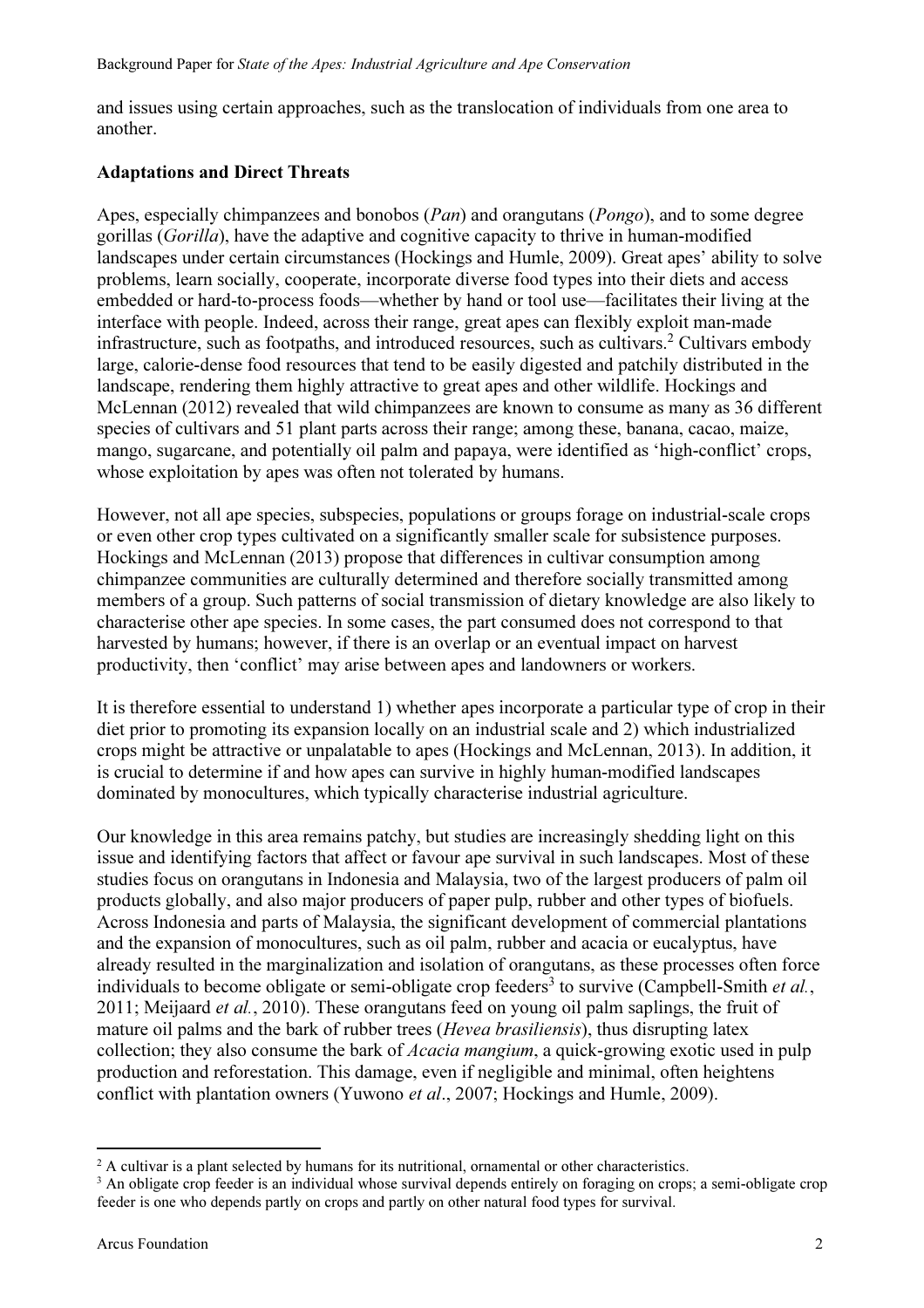In many cases, orangutans who occupy these rapidly changing landscapes are unable to meet their nutritional needs (Ancrenaz *et al.*, 2008). Consequently, they experience undue stress and starvation; some have to be rescued and placed in rehabilitation centres. Not only are such centres barely able to cope with the influx of individuals, but they also encounter difficulties as they attempt to sustain parallel release efforts across a limited number of suitable release sites (Ancrenaz et al., 2008; Robins et al., 2013).

Although Meijaard et al. (2010) demonstrate that, in the short term at least, orangutans can survive in relatively high densities in plantation landscapes dominated by *Acacia* spp., for example, it remains unknown how long they can persist under these conditions, or at what cost to apes and plantation owners or workers. A more recent study by Ancrenaz *et al.* (2015) reveals that orangutans are able to disperse and travel in oil palm plantations, use oil palms for nesting and consume the fruit. Nevertheless, orangutan presence in landscapes that are dominated by mature, commercially grown oil palm is correlated with the distance to the edge of natural forest patches; this finding highlights the importance of forest patches, whether small, fragmented or even potentially degraded, to sustaining orangutans in such highly modified landscapes. Indeed, Ancrenaz et al. (2015) argue that plantations need to incorporate forest patches and corridors (along riparian forest areas, for example) into their management plan; they also encourage the planting of other species of value to great apes for nesting or foraging as a way to help to sustain viable orangutan populations. In addition, Campbell-Smith et al. (2011) show that orangutans can adapt to living in agroforestry landscapes, but only as long as they are tolerated by local people.

Naughton-Treves (1997; 1998) demonstrates that in Uganda's Kibale National Park, forestdwelling wildlife, including chimpanzees, were more likely to forage on crops in fields located near the perimeter of the forest—that is, those within 500 metres of the forest edge—than farther afield. Subsequent research has corroborated that such patterns are common across a wide range of crop-raiding wildlife in protected areas (Sitati et al., 2003; Linkie, Nofrianto and Leader-Williams, 2007).

If ape foraging on crops in fields, plantations and orchards is not tolerated, however, it may represent highly risky behaviour (Hockings, Anderson and Matsuzawa, 2009). Under such circumstances, individual great apes are indeed subject to being chased off, injured or even killed. This pattern explains why adult males tend to be the ones who forage on crops, as they are more likely to exhibit risk-taking behaviour than adult females or subadults, particularly among chimpanzees (Pan troglodytes) (Hockings, 2007; Wilson, Hauser and Wrangham, 2007). However, if risk associated with foraging on crops is low—such as when levels of retaliation and intolerance from farmers are low, or when intra-specific competition<sup>4</sup> is negligible—then females may engage in foraging on crops as frequently as males, perhaps even more so because of their need to meet reproductive demands, as exemplified in a study of wild Sumatran orangutans (Pongo abelii) in an agroforestry landscape (Campbell-Smith et al., 2011).

For some populations, feeding on crops can promote reproductive success, as long as there is no retaliation from people and the landscape is a mixed agriculture–forest mosaic rather than one dominated by monocultures. In fact, a crop-feeding community of chimpanzees (*Pan troglodytes* verus) in Bossou, Guinea, West Africa, which occurs in a mixed landscape where people are relatively tolerant of their primate relatives, shows significantly shorter inter-birth intervals and higher infant survival rates than do conspecifics<sup>5</sup> who are more dependent on wild foods for their survival (Sugiyama and Fujita, 2011). It should be noted that chimpanzees at Bossou have an extremely diverse diet that comprises more than 200 plant species, representing 30% of all

 $\overline{a}$ 

<sup>4</sup> Intra-specific competition takes place among members of the same species.

<sup>&</sup>lt;sup>5</sup> Conspecifics are members of the same species.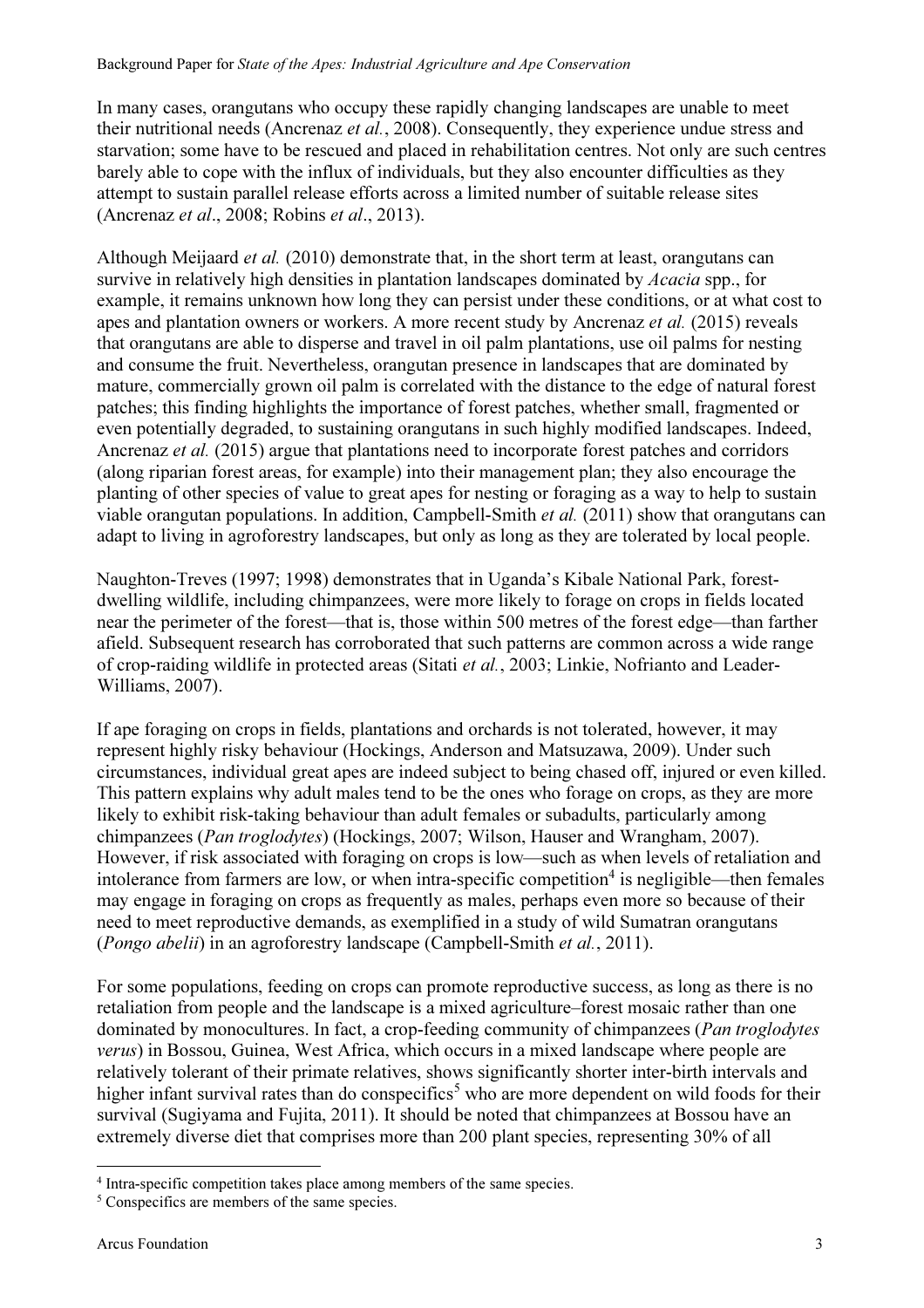available plant species in their habitat (Humle, 2011). Nevertheless, they also demonstrate social adaptations that reflect a cautionary approach to human landscape features and areas. Indeed, they behave more cohesively during crop-feeding and road-crossing events (Hockings, Anderson and Matsuzawa, 2006; 2012).

In spite of demonstrating a high reproductive output, this community of chimpanzees currently suffers from reproductive senescence<sup>6</sup> and genetic inbreeding linked to its semi-isolation from nearby communities, which are located approximately 6–8 km away. In addition, the group's elevated proximity to human presence and activity may dissuade unhabituated young females from immigrating into this community (Matsuzawa, Humle and Sugiyama, 2011). Nevertheless, the case study of Bossou, a landscape not currently dominated by industrial agriculture, illustrates that great apes are capable of a high level of behavioral and social plasticity, especially when they live in human-modified landscapes.

Another major threat to great ape populations across sub-Saharan Africa is the transmission of disease (Köndgen *et al.*, 2008). Increased encounters between people and great apes can increase the risk of inter-species disease transmission. In addition, industrial-scale activities across ape ranges can intensify the level of hunting in an area, as employees engage in hunting wildlife for food, or road infrastructure development facilitates hunter access and the bushmeat trade; these dynamics further compromise ape survival and exacerbate their apprehension of humans (Wilkie and Carpenter, 1999; Wilkie et al., 2000; Poulsen et al., 2009).

People's intolerance of apes—whether based on real or perceived costs—may result in the 'deliberate killing', 'lethal control', 'retaliation', 'persecution' or 'retributive or defensive killing' of individuals. With respect to endangered species, such actions are not only illegal, but they also create conflicts between farmers, landowners, labourers, the government or protected area authorities, and conservationists.

Meijaard et al. (2011) carried out social surveys across several hundred villages and amassed nearly 7,000 responses from across Borneo, Indonesia. Nearly 25% of those who reported 'conflict' with orangutans also reported personally killing an orangutan, as opposed to 7% of respondents who reported no 'conflict'. However, there was no significant relationship between killing rates and the frequency of conflict; the likelihood that an orangutan will be killed is therefore not related to the magnitude of ape foraging on crops or economic losses incurred by farmers.

Studies show that retaliatory or retributive killings can significantly affect the local survival of a species, especially among apes who exhibit a slow reproductive rate linked to long inter-birth intervals and the slow maturation of youngsters to adulthood (Rijksen, 2001; Meijaard et al., 2011). Such killings can also exacerbate the risk of disease, as elevated levels of stress can impair the ability of an individual's immune system to combat disease and infection (Muehlenbein and Bribiescas, 2005).

#### Indirect Threats and Managing Perceptions

As Knight (2000) argues in the introduction to his edited volume *Natural Enemies*, most issues between people and wildlife can be attributed in some shape or form to conflict between people and differences in how people value a species. While the expansion of industrial agriculture will in most cases result in significant habitat loss and have an effect on apes, other wildlife and

 $\overline{a}$ 

<sup>&</sup>lt;sup>6</sup> Senescence is the end of cyclic reproductive activity among primates.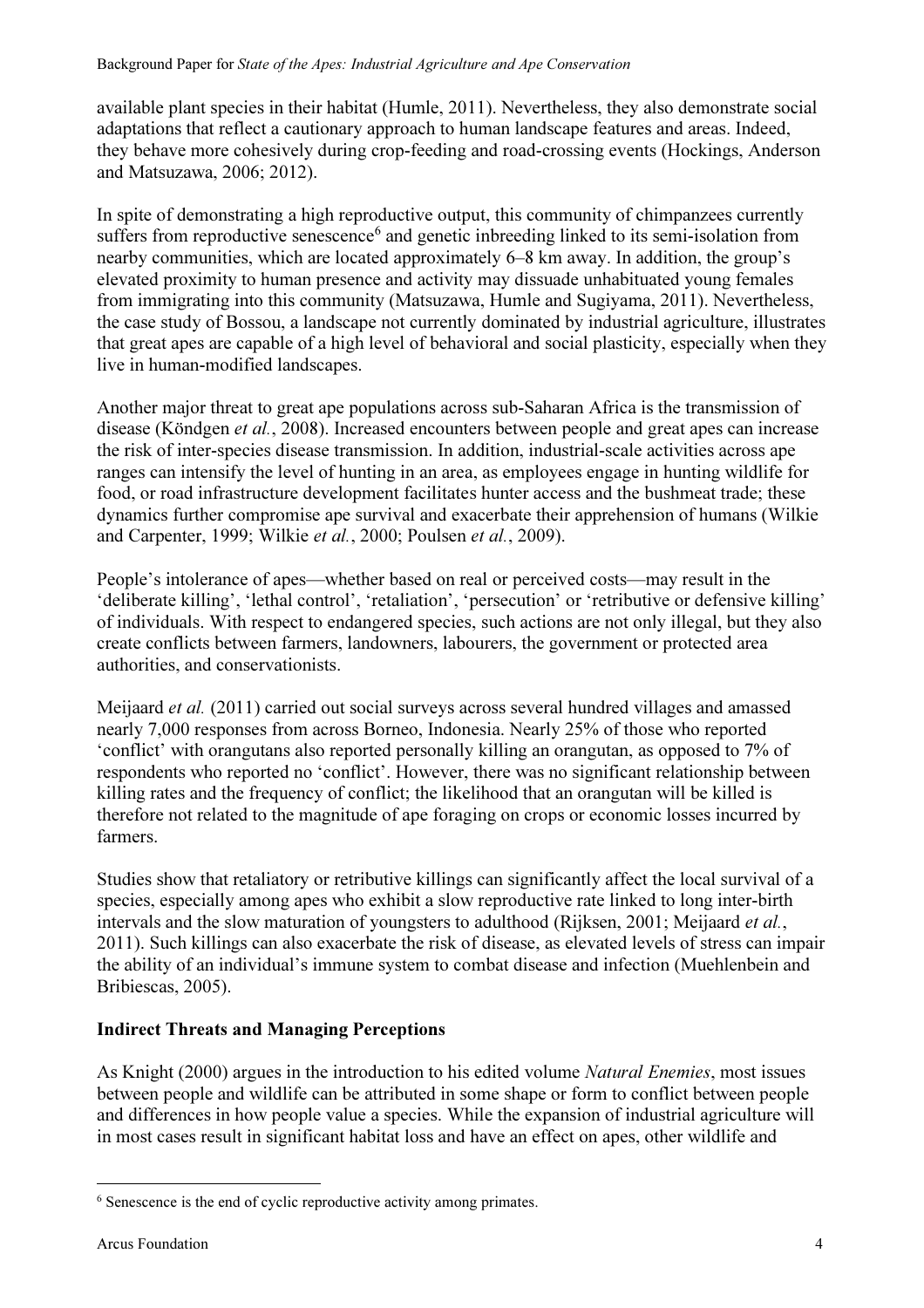ecosystems, it may also severely impact land access and tenure systems among local small-scale farmers (Mukherjee and Sovacool, 2014).

If apes can no longer meet their nutritional requirements via foraging on natural foods and if dominant monocultures are palatable, it is highly likely that individuals or groups of apes will modify their ranging behaviour (if possible) and seek to consume crops. For example, the loss of forest habitat in southern Gombe Stream National Park, Tanzania, apparently led one chimpanzee community to forage on bananas, mango and oil palm fruits at the forest edge (Greengrass, 2000). Although chimpanzees in parts of the Kahuzi-Biega National Park, in the Democratic Republic of Congo, persist at low densities, hostility among local people has worsened due to increased chimpanzee foraging on staple foods, such as plantain bananas and corn (Yamagiwa et al., 1992).

Affected farmers who are already in conflict over land rights and tenure may be more prone to express intolerance of great apes and to kill individual apes in retaliation. Although there is to date no direct evidence to this effect, the potential of such risks can serve to emphasize the need to address land ownership and land tenure issues to the satisfaction of local people prior to the initiation of any agricultural development, as a way of mitigating negative indirect impacts on wildlife, including apes. It is thus vital not only to predict the environmental and social impact of industrial agricultural development on an area, but also to understand how the social and human conflict dimensions could affect people's tolerance and attitude towards great apes and other wildlife.

Misconceptions can also aggravate interactions. Across Borneo and Sumatra, for instance, the false notion that orangutans significantly affect oil palm productivity and pose a risk to labourers has led to the intentional killing of many of these apes across industrial agricultural landscapes and a consequential surge in emergency rescues of many other vulnerable orangutans (Rijksen, 2001; Meijaard et al., 2011; Ancrenaz et al., 2015). However, around Kinabatangan in Eastern Sabah, Malaysia, most workers across large commercial plantations refute the idea that orangutans have any effect on oil palm fruit productivity (Ancrenaz et al., 2015). Similarly, there is no evidence to date that chimpanzee foraging on wild or feral oil palm parts, even if extensive and in some cases invasive (such as the consumption of oil palm heart), has any impact on oil palm survival or fruit productivity (Humle and Matsuzawa, 2004; Soumah, Humle and Matsuzawa, 2014).

Wild apes who exhibit aggression against humans tend to be habituated to the human presence or perceive people as threatening (Hockings and Humle, 2009). Indeed, all aggressive events reported between 1995 and 2009 between habituated chimpanzees and people at Bossou, Guinea, have been linked to some sort of human provocation (Hockings *et al.*, 2010). These acts of aggression were concomitant with a growing loss of fear of humans, which potentially exacerbated chimpanzee crop damage events and their use of roads and paths, with the consequence that encounter rates between humans and chimpanzees increased (Hockings et al., 2006; Hockings and Humle, 2009).

Wilson et al. (2014) demonstrate that, across long-term study sites, chimpanzee communities that experience high levels of human encroachment into their natural habitat also tend to suffer more harassment by people. McLennan and Hill (2013) note that unhabituated chimpanzees at Bulindi in Uganda started 'stalking' researchers and their field assistants soon after an outbreak of smallscale logging in the forest, which was undertaken in response to a misconception by people that the forest would be set aside for protection and that human access to resources would be restricted and regulated. The chimpanzees vocalised and drummed extensively, possibly to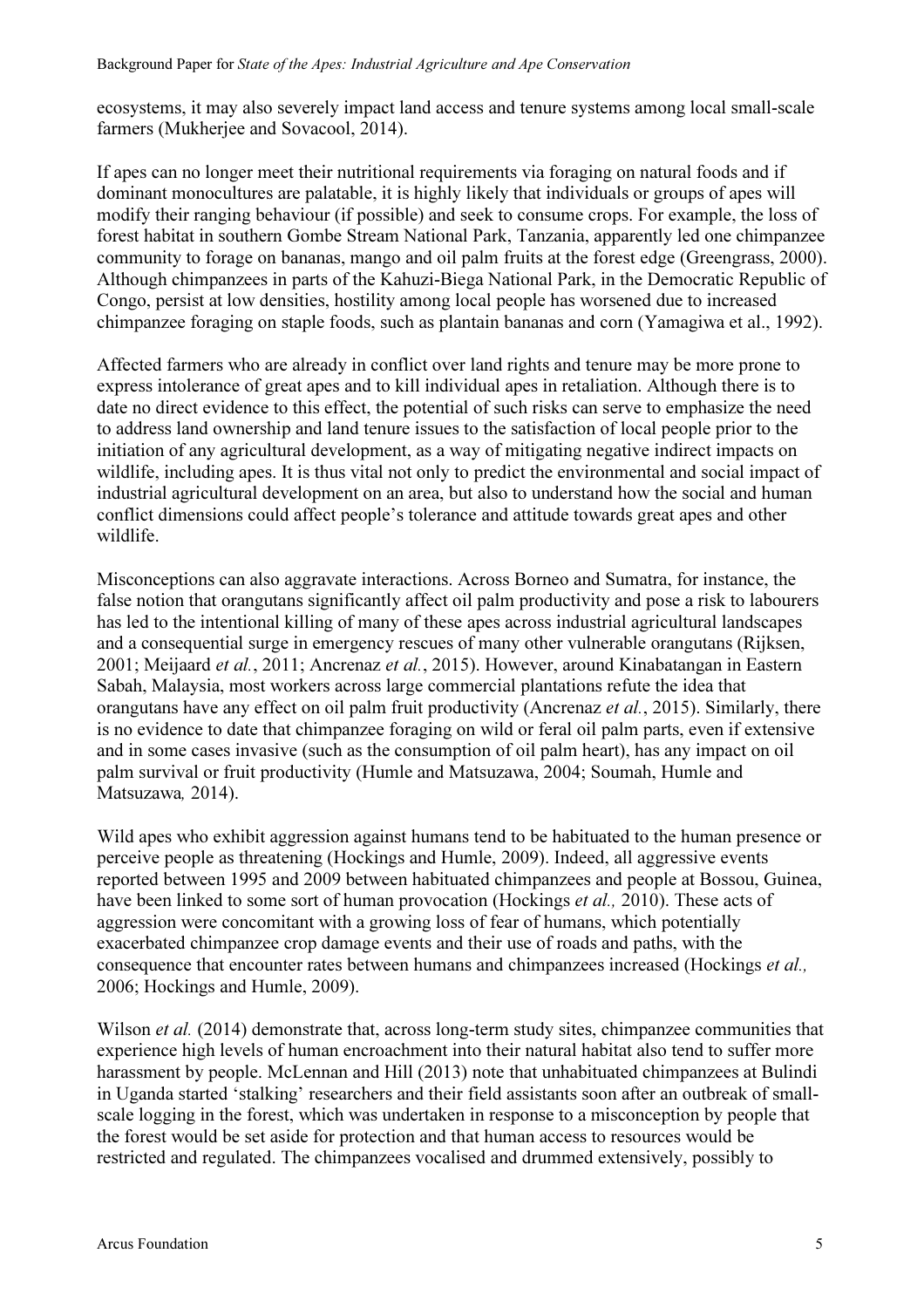impress the human intruders, including loggers, researchers and local assistants. This situation coincided with a reported chimpanzee attack on a child in the area (McLennan and Hill, 2013).

Indeed, provocation and feelings of insecurity appear to be clear drivers of aggression, whether on the part of great apes against people or vice versa. Such cases exemplify why it is primordial to discourage great ape habituation at all costs, especially in areas that may be targeted for future industrial agricultural development. The abovementioned examples also highlight how great ape populations, groups or individuals, including humans, may display different tipping points in tolerance capacity and how people's perceptions, values and misconceptions can influence their interactions with great apes.

#### Agricultural Practices and Land Use Management

Understanding the requirements of displaced and isolated populations of great apes is essential for land use management and conservation planning (Sha et al., 2009; Hoffman and O'Riain, 2012). Indeed, Wich et al. (2012) argue that it is vital to understand where wild great apes and other threatened wildlife overlap with protected areas and areas propitious to large-scale development, such as industrial agriculture, to inform conservation planning. Although expansion of industrial activities into orangutan range breaches national laws on species protection, more than 50% of orangutan distribution currently lies in undeveloped forest and oil palm and tree crop concessions. Wich et al. (2012) therefore suggest that efforts urgently need to focus on improving yields in current plantations and on expanding concessions in already deforested areas absent of orangutans.

In some African countries propitious to oil palm and other large scale agricultural development such as Angola, the Democratic Republic of Congo, Gabon, Ghana, Ivory Coast, Liberia, the Republic of Congo and Sierra Leone—great ape distribution overlaps with more than two-thirds of areas that are both suitable for oil palm development and located outside protected areas (Wich et al., 2014). Many of these landscapes, especially across West Africa, are already degraded, although some chimpanzee communities have survived in them for generations. Ironically, their survival may be dependent on the presence of wild oil palms, which possibly serve as a keystone species for some of these communities (Brncic et al., 2010).

Wherever apes can survive and thrive on natural resources available to them and share the landscape with people, agricultural development should focus on maintaining natural resources, forest patches and ecosystem services; this approach helps to preserve and promote connectivity to ensure population viability and to manage negative attitudes towards apes and crop losses (Koh and Wilcove, 2008; McShea et al., 2009; SWD, 2012; Ancrenaz et al., 2015). Management strategies and schemes may have to vary according to the growth stage of the commercial plant. As Ancrenaz *et al.* (2015) argue, once oil palms reach maturity in a plantation, measures such as trenches and strips of bare land that act to protect oil palm saplings from orangutans can be removed and bridges may be put in place so as to promote orangutan dispersal, nesting and lowimpact foraging on fruit in order to promote species conservation. The effectiveness of trenches and bare strips of land in protecting plantations from apes and other wildlife is yet to be ascertained, however. Further research is also required to assess the value of implementing other types of buffers around plantations, especially with regard to ape species-specific plant species composition and recommended width.

Another way of preventing crop loss or damage is to switch land use activities or promote zeroor low-risk crops instead (Hockings and McLennan, 2012). While such strategies may not always result in equal or greater economic benefit to farmers or landowners, some crops can help balance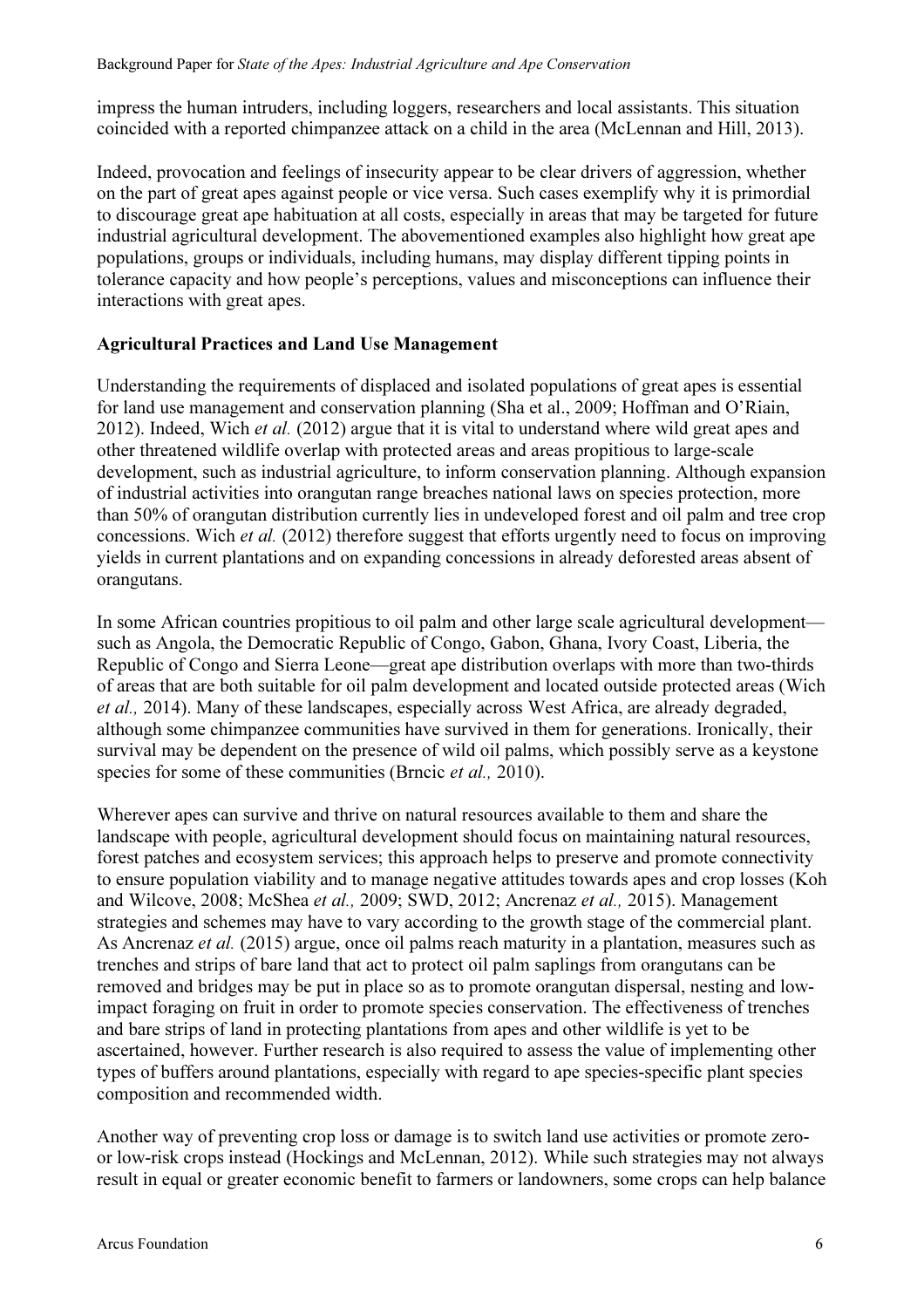both economic and conservation objectives. Hockings and Sousa (2012) demonstrate that cashew (Anacardium occidentalis) production across a forested agricultural matrix around the Cantanhez National Park in Guinea-Bissau, West Africa, can benefit both wild chimpanzees and people, providing an example of co-utilization. While this tree species is of high economic value, it is also nutritionally beneficial to wild chimpanzees; the apes focus on the fleshy part of the fruit and leave behind the valuable casing that contains the seed (that is, the cashew nut) for farmers to harvest. Although this crop species appears to meet both livelihood and conservation objectives, it must be noted that unmanaged expansion of cashew plantations or any other low-conflict crop of high market value could result in significant habitat loss for wild chimpanzees and other great apes; in addition, such expansion could affect market prices, and thus the crops' value to farmers.

#### Translocation and Other Mitigation Strategies

Any future industrial agricultural development should uphold no-impact policies with respect to great apes and other endangered species, such as by following the best practices of the Roundtable on Sustainable Palm Oil (RSPO, n.d.). However, some large-scale plantations have already affected or continue to have a severe impact on certain populations (Rijksen, 2001). In areas where orangutans occur, wildlife translocations—that is, the 'human-mediated movement of living organisms from one area, with release in another' (IUCN, 2012)—have generally been implemented as a last recourse to save individual great apes (Yuwono *et al.*, 2007).

Such rescue missions often concern orangutans in extremely poor physical and psychological condition (Hockings and Humle, 2009). These individuals often require veterinary support and are therefore placed in rehabilitation centres to facilitate their recovery and potential future release back into the wild. Other individuals are sometimes may be rescued when plantation workers or local people signal their presence to local non-governmental organizations or authorities (G. Campbell-Smith and I. Singleton, personal communication). In some cases, they are translocated elsewhere directly, without thorough prior assessment of whether the situation at the site of origin is truly unmanageable and the impact on both great apes and people cannot be mitigated or prevented by any other means (S. Wich, personal communication). The danger inherent in such initiatives is that they may foster quick-fix solutions to mitigating issues between people and endangered wildlife, rather than promoting consultations among all stakeholders and expert assessments aimed at understanding and mitigating issues over the long term.

Unplanned and mismanaged translocations often fail to assess the survival chances of released individuals and the impact of their presence on wild conspecifics and other wildlife at the release site. The release of individuals into areas that are already populated by conspecifics could indeed result in mortalities due to intra-specific aggression, especially among male chimpanzees (Goosens et al., 2005; Humle et al., 2011). In addition, they could lead to the transmission of disease if at-risk individuals are not appropriately quarantined and tested prior to being released (Beck et al., 2007; Kavanagh and Caldecott, 2013). Such translocations might also disseminate 'conflict issues', should relocated individuals habitually forage on crops or approach human settlements. Such 'bad habits' could get passed on to other individuals at the release site and cause issues with people elsewhere.

It is clear that any post-release monitoring or pre-release site assessments and translocation initiatives are financially and logistically costly. It is therefore essential to develop a coherent strategy around orangutan translocation; such a strategy should ensure sustained funding, involve expert assessments of suitable release sites that are unlikely to undergo future large-scale development and conflict issues with people, and apply adequate post-release monitoring techniques and methodologies. However, translocation or relocation is rarely a useful or feasible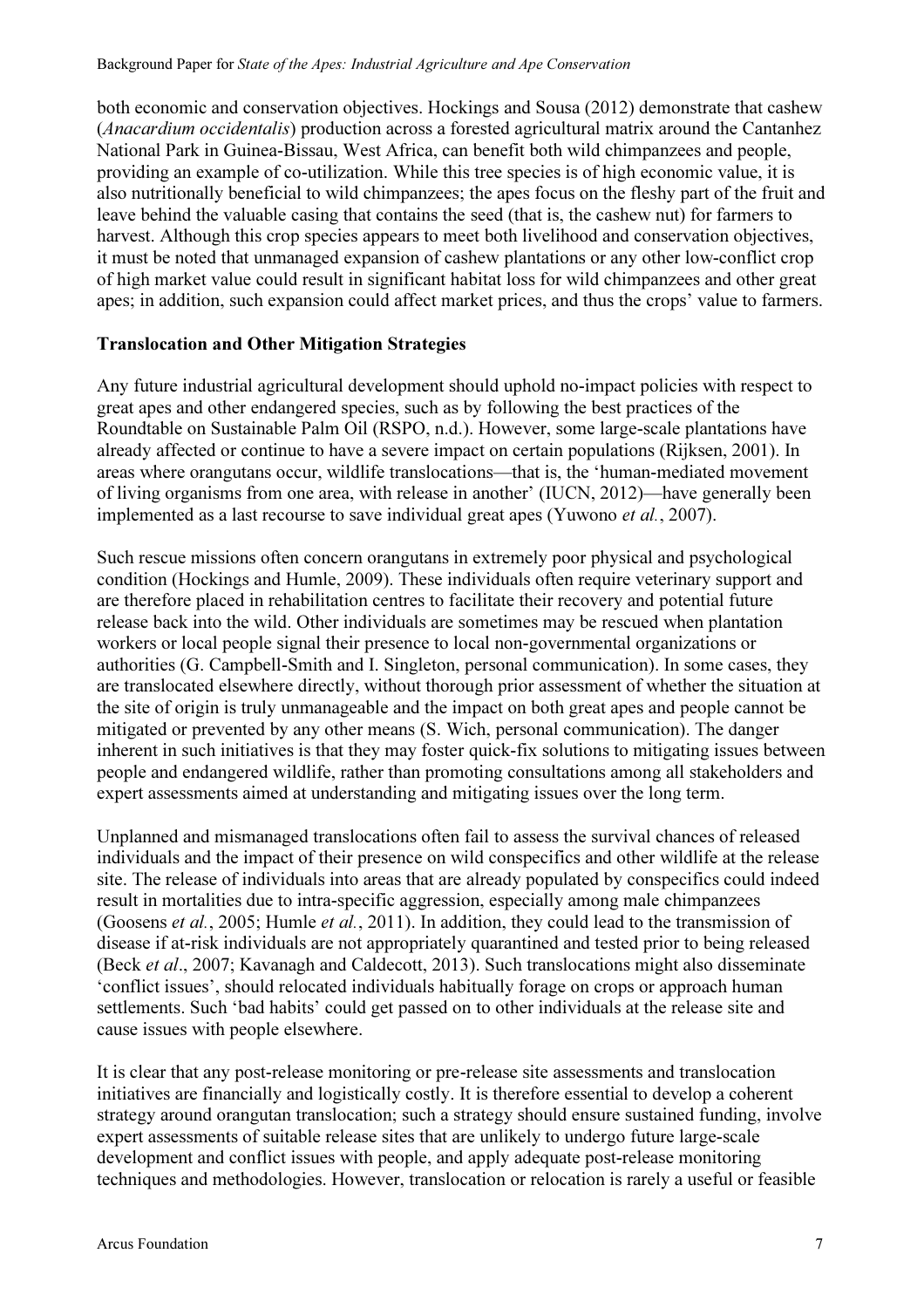option, given that suitable habitats are often scarce and the process is ethically and logistically complicated, especially for great ape species that live in complex social groupings, such as chimpanzees, bonobos and gorillas (Hockings and Humle, 2009).

To date, very few studies have tested alternative mitigation approaches and deterrent techniques; these have focused on small-scale farming, which is more vulnerable to damage than are largescale commercial plantations. Nevertheless, their results may still inform mitigation approaches applicable to industrial agriculture.

Hill and Wallace (2012) experimented with and developed different locally appropriate techniques aimed at reducing crop damage by primates, including chimpanzees, around Budongo Forest Reserve in Uganda. Their collaborative effort with local farmers implemented four categories of deterrents: barriers, alarms, repellents and systematic guarding. Systematic guarding proved highly successful. Impenetrable living Jatropha hedges, multi-strand barbed-wire fences combined with camphor basil (Ocimum kilimandscharicum) planted along the bottom of fences, and rope fences coated with chili paste were also helpful in reducing primate crop damage. On their own, however, barbed-wire fences were not always effective and simple ropes with bells were entirely ineffective.

These measures varied in their costs and practical implementation. Barbed-wire fence is expensive and a hedge cannot readily be moved around in a landscape characterised by shifting agriculture, although such an approach could potentially be highly effective in protecting permanent gardens. That said, the large-scale use of hedges or barriers, such as fences, may be problematic for wildlife and could interfere with their ranging and dispersal behaviours (Hayward and Kerley, 2009). Their implementation thus requires careful analysis and prior understanding and knowledge of local ape ecology and ranging.

Hill and Wallace (2012) also reveal that the implementation of tested measures leads wildlife to shift attention to unprotected neighbouring farms, displacing the issue; the study thus highlights the importance of implementing mitigation schemes simultaneously across all neighbouring farms or agricultural developments. The authors conclude that persistent efforts could eventually lead to a significant decrease in crop damage events, as long as individual apes have adequate natural forage available. Year-round availability of and access to natural foods should therefore be assessed in advance, to avoid scenarios in which preventing access to crops could nutritionally compromise ape survival.

In Sumatra, Campbell-Smith, Sembiring and Linkie (2012) trialed noise deterrents and netting of trees to deter orangutans from foraging on fruit orchards in an agro-forestry landscape. The implementation of these measures improved local farmers' attitudes towards orangutans. Netting of trees and noise deterrents proved highly effective across farms where these approaches were tested, as shown by a comparison of pre-trial and post-trial raiding events, while there was no difference in crop damage incidents between pre-trial and post-trial control farms, where no deterrents were employed. Although netting trees proved most effective, as it resulted in a significant increase in crop yield, farmers failed to persist in employing this technique after the trials ended, probably because it was more expensive and logistically more complex to put in place.

Another way to mitigate instances of aggression is to change people's behaviour towards great apes (Hockings and Humle, 2009). In some cases, it is possible to prevent surprise encounters and, potentially, to reduce aggressive incidents by maintaining shared paths to increase visibility (Hockings and Humle, 2009). Educating plantation workers and people in the locality about great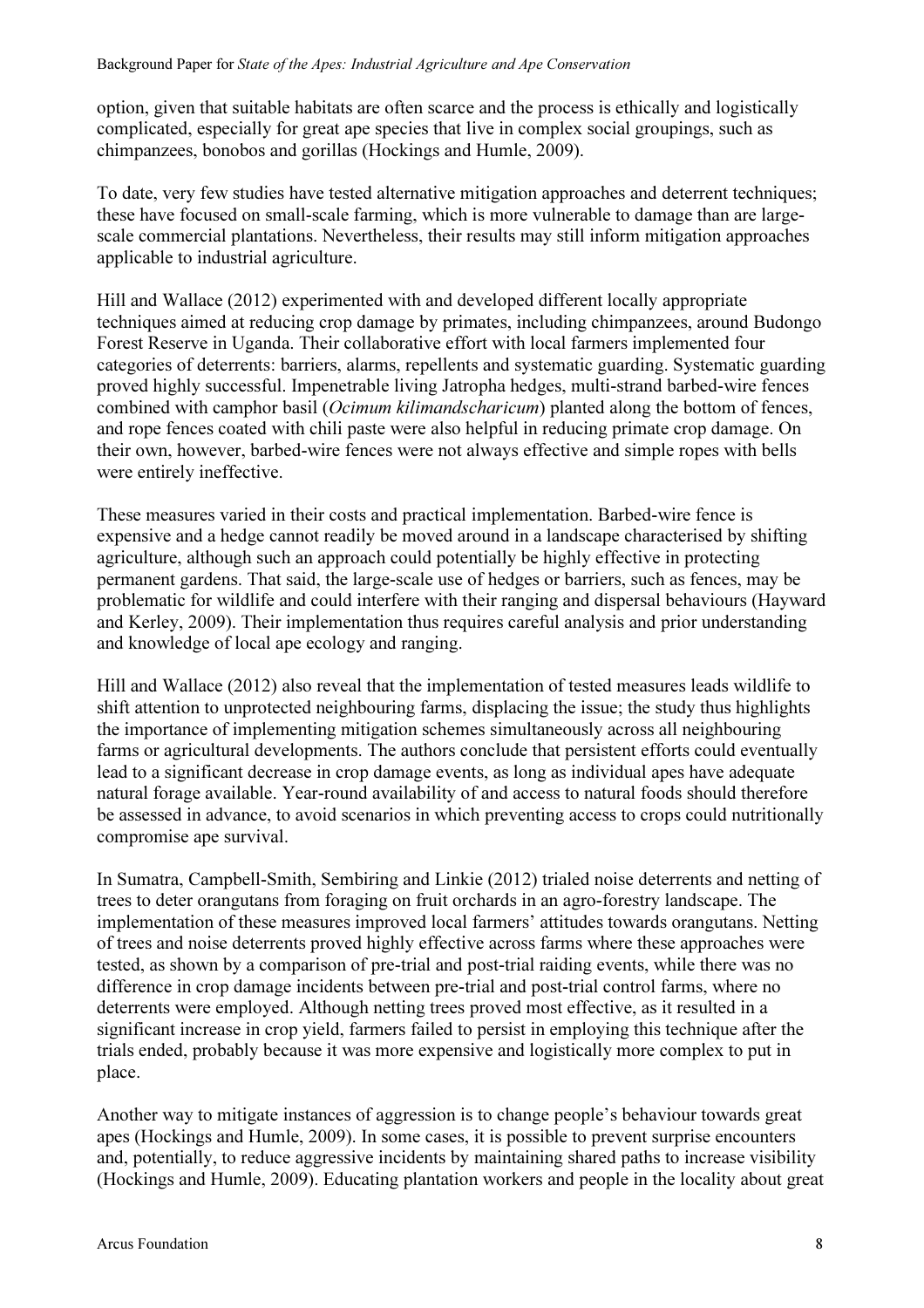apes and advising them on how to behave when they see a great ape may also help to minimise the likelihood of aggression and the risk of escalation during encounters.

## Conclusion

Across ape ranges, agricultural expansion, especially at the industrial scale, clearly runs the risk of prompting or exacerbating negative interactions between people and apes; the risk is particularly high among ape species or populations that are most likely to utilise cultivated species and venture close to human areas and modified landscapes. In countries that harbour wild apes, there is an urgent need to balance industrialised agricultural development and law enforcement pertaining to endangered species protection. In that regard, it is vital that reliable, national-level empirical data on ape distribution and occurrence, especially outside protected areas, inform land use planning to help balance agricultural development and ape conservation.

At the local level, it is essential to assess the needs of both humans and apes. On the one hand, there must be an understanding of human dimensions of conflict that could impact people's livelihoods as well as changes in people's attitudes towards apes to help prevent and manage any escalations and retaliatory behaviour. On the other hand, there is a need to understand ape ecology and ranging behaviour to pre-empt conflict linked to industrialised agricultural activities across targeted areas.

A broad perspective that accounts for the impact of all potential industrial-scale and related developments should also be encouraged, so as to minimise any cumulative impacts and risks to both people and apes. Clearly, such efforts require appropriate interdisciplinary and crossdisciplinary expertise, as well as strong local participation and engagement of all stakeholders involved.

## References

- Ancrenaz, M., Marshall, A., Goossens, B., et al. (2008) The IUCN Red List of Threatened Species: Pongo Pygmaeus. Available at: http://www.iucnredlist.org/details/17975/0 [Accessed: 22 March 2014].
- Ancrenaz, M., Oram, F., Ambu, L., et al. (2015) Of Pongo, Palms and Perceptions: A Multidisciplinary Assessment of Bornean Orang-Utans Pongo Pygmaeus in an Oil Palm Context. Oryx, 49 (3), 465–72.
- Beck, B., Walkup, K., Rodrigues, M., et al., eds. (2007) Best Practice Guidelines for the Reintroduction of Great Apes. Gland, Switzerland: Species Survival Commission Primate Specialist Group of the World Conservation Union.
- Brncic, T.M., Amarasekaran, B., and McKenna, A. (2010) Sierra Leone National Chimpanzee Census Project. Freetown, Sierra Leone: Tacugama Chimpanzee Sanctuary.
- Campbell-Smith, G., Campbell-Smith, M., Singleton, I., and Linkie, M. (2011) Raiders of the Lost Bark: Orangutan Foraging Strategies in a Degraded Landscape. Plos One, 6.
- Campbell-Smith, G., Sembiring, R., and Linkie, M. (2012) Evaluating the Effectiveness of Human–Orangutan Conflict Mitigation Strategies in Sumatra. Journal of Applied Ecology, 49(2), 367–75.
- Goossens, B., Setchell, J.M., Tchidongo, E., et al. (2005) Survival, Interactions with Conspecifics and Reproduction in 37 Chimpanzees Released into the Wild. Biological Conservation, 123(4), 461–75.
- Greengrass, E. (2000) The Sudden Decline of a Community of Chimpanzees at Gombe National Park: A Supplement. Pan Africa News, 7(2), 25–26.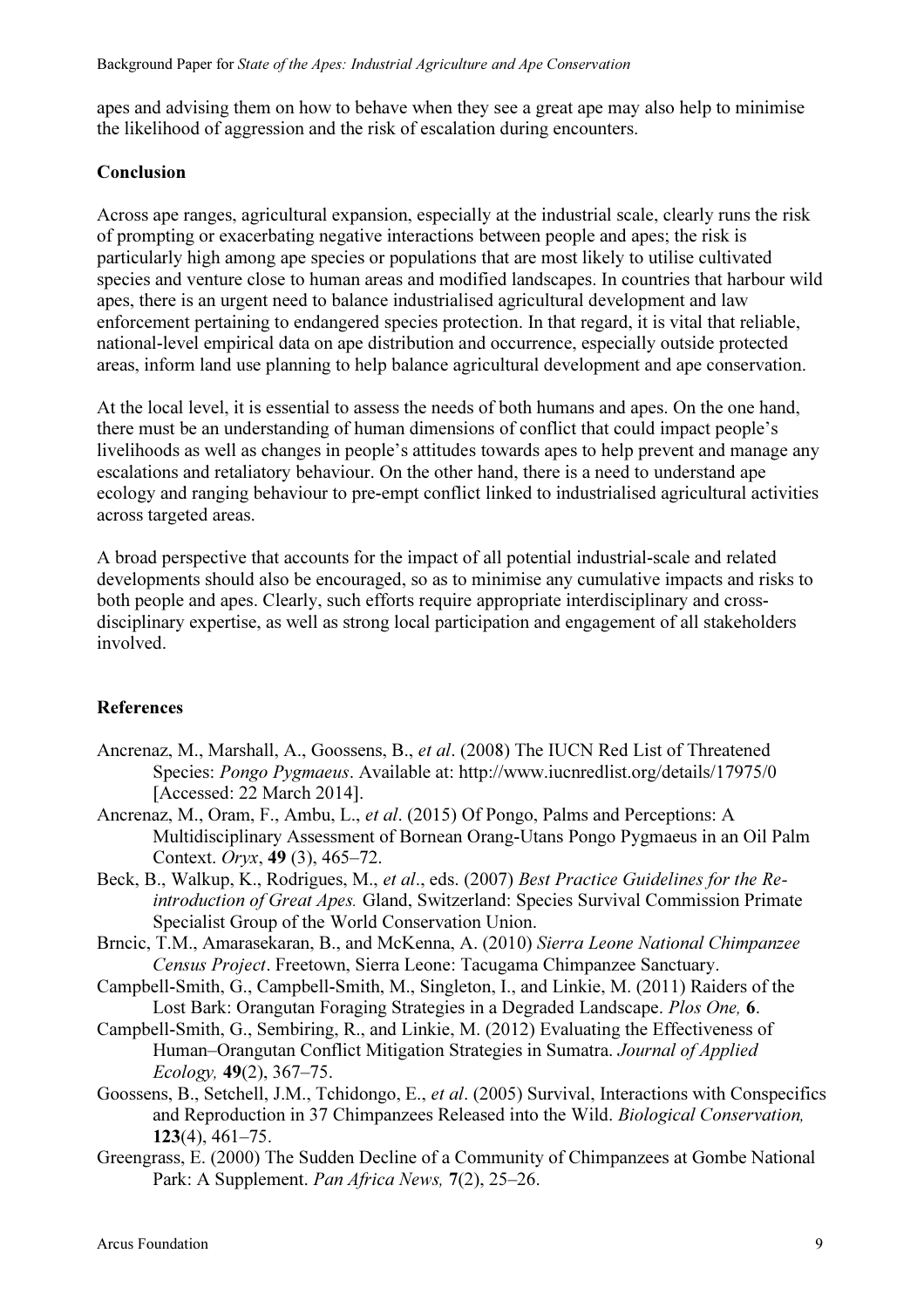- Hayward, M.W., and Kerley, G.I.H. (2009) Fencing for Conservation: Restriction of Evolutionary Potential or a Riposte to Threatening Processes? Biological Conservation,  $142(1)$ ,  $1-13$ .
- Hill, C.M., and Wallace, G.E. (2012) Crop Protection and Conflict Mitigation: Reducing the Costs of Living alongside Non-Human Primates. Biodiversity and Conservation, 21(10), 2569–87.
- Hockings, K.J. (2007) Human–Chimpanzee Coexistence at Bossou, the Republic of Guinea: A Chimpanzee Perspective. Ph.D., University of Stirling.
- Hockings, K.J., Anderson, J.R., and Matsuzawa, T. (2006) Road Crossing in Chimpanzees: A Risky Business. Current Biology, 16(17), R668–70.
- Hockings, K.J., Anderson, J.R., and Matsuzawa, T. (2009) Use of Wild and Cultivated Foods by Chimpanzees at Bossou, Republic of Guinea: Feeding Dynamics in a Human-Influenced Environment. American Journal of Primatology, 71(8), 636–46.
- Hockings, K.J., Anderson, J.R., and Matsuzawa, T. (2012) Socioecological Adaptations by Chimpanzees, Pan troglodytes verus, Inhabiting an Anthropogenically Impacted Habitat. Animal Behaviour,  $83(3)$ ,  $801-10$ .
- Hockings, K.J., and Humle, T. (2009) Best Practice Guidelines for the Prevention and Mitigation of Conflict between Humans and Great Apes. Gland, Switzerland: International Union for Conservation of Nature.
- Hockings, K.J., and McLennan, M.R. (2012) From Forest to Farm: Systematic Review of Cultivar Feeding by Chimpanzees—Management Implications for Wildlife in Anthropogenic Landscapes. Plos One, 7(4), e33391.
- Hockings, K.J., and McLennan, M.R. (2013) Cultivar Feeding by Chimpanzees: From Community Variation to Conflict Mitigation. Folia Primatologica, 84, 287–88.
- Hockings, K.J., and Sousa, C. (2012) Differential Utilization of Cashew—a Low-Conflict Crop by Sympatric Humans and Chimpanzees. Oryx, 46(3), 375–81.
- Hockings, K.J., Yamakoshi, G., Kabasawa, A., and Matsuzawa, T. (2010) Attacks on Local Persons by Chimpanzees in Bossou, Republic of Guinea: Long-Term Perspectives. American Journal of Primatology, 72(10), 887–96.
- Hoffman, T.S., and O'Riain, M.J. (2012) Landscape Requirements of a Primate Population in a Human-Dominated Environment. Frontiers in Zoology, 9(1).
- Humle, T. (2011) Location and Ecology. In Chimpanzees of Bossou and Nimba, ed. T. Matsuzawa, T. Humle and Y. Sugiyama. Tokyo: Springer-Verlag.
- Humle, T., Boesch, C., Duvall, C., et al. (2008) The IUCN Red List of Threatened Species: Pan Troglodytes ssp verus. Available at: www.iucnredlist.org [Accessed: 14 July 2014].
- Humle, T., Colin, C., Laurans, M., and Raballand, E. (2011) Group Release of Sanctuary Chimpanzees (Pan troglodytes) in the Haut Niger National Park, Guinea, West Africa: Ranging Patterns and Lessons So Far. International Journal of Primatology, 32, 456–73.
- Humle, T., and Matsuzawa, T. (2004) Oil Palm Use by Adjacent Communities of Chimpanzees at Bossou and Nimba Mountains, West Africa. International Journal of Primatology, 25(3), 551–81.
- IUCN (International Union for Conservation of Nature) (2012) IUCN Guidelines for Reintroductions and Other Conservation Translocations. Available at: http://www.issg.org/pdf/publications/translocation-guidelines-2012.pdf [Accessed July 2014].
- Kavanagh, M., and Caldecott, J.O. (2013) Strategic Guidelines for the Translocation of Primates and Other Animals. Raffles Bulletin of Zoology, 29, 203–9.
- Knight, J. (2000) Natural Enemies: Human–Wildlife Conflict in Anthropological Perspective. London: Routledge.
- Koh, L.P., and Wilcove, D.S. (2008) Is Oil Palm Agriculture Really Destroying Tropical Biodiversity? Conservation Letters, 1(2), 60–4.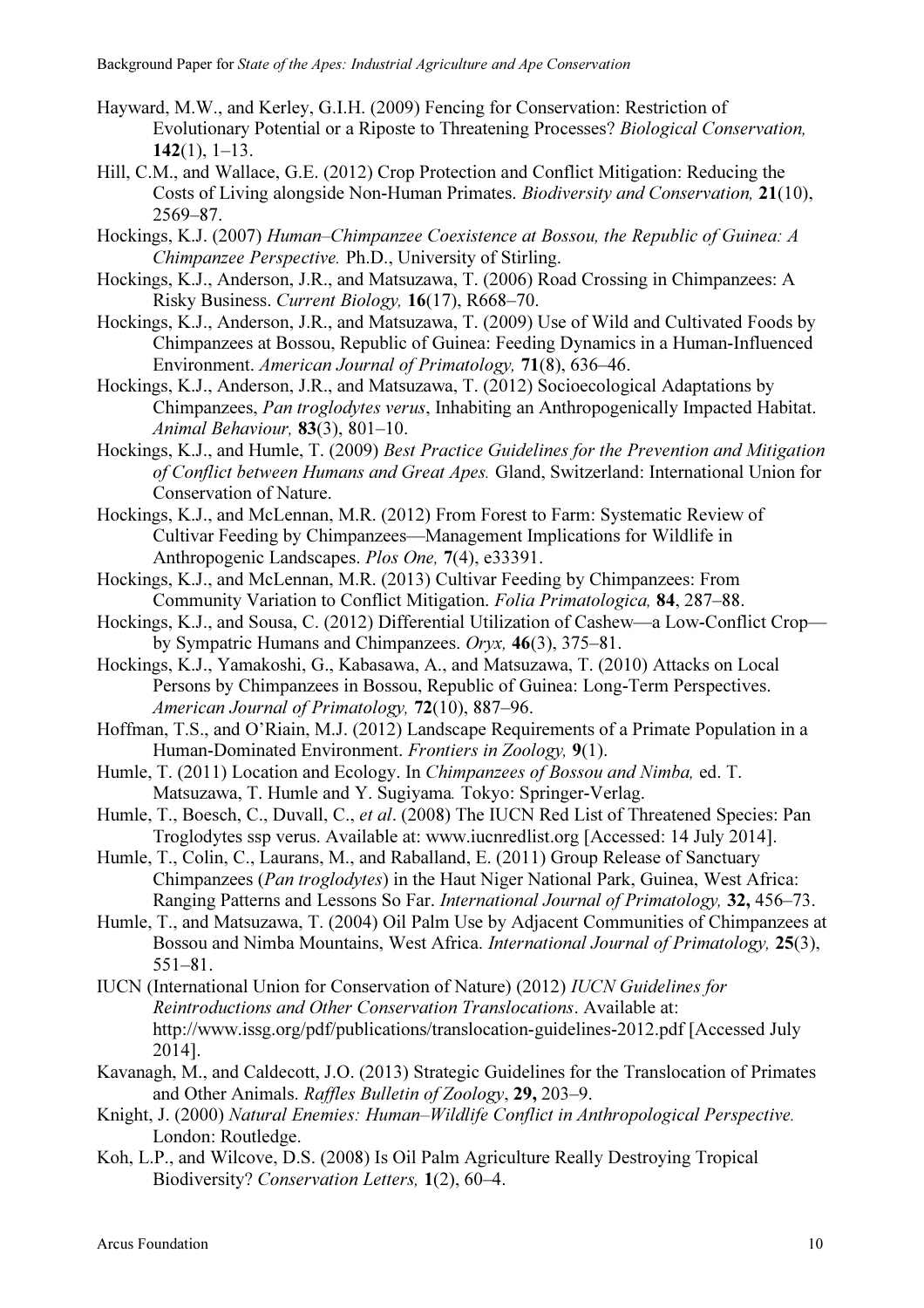- Köndgen, S., Kühl, H., N'goran, P.K., et al. (2008) Pandemic Human Viruses Cause Decline of Endangered Great Apes. Current Biology, 18(4), 260–64.
- Linkie, M., Dinata, Y., Nofrianto, A., and Leader-Williams, N. (2007) Patterns and Perceptions of Wildlife Crop Raiding in and around Kerinci Seblat National Park, Sumatra. Animal Conservation, 10(1), 127–35.
- Matsuzawa, T., Humle, T., and Sugiyama, Y., eds. (2011) Chimpanzees of Bossou and Nimba. Tokyo: Springer Verlag.
- McLennan, M.R., and Hill, C.M. (2013) Ethical Issues in the Study and Conservation of an African Great Ape in an Unprotected, Human-Dominated Landscape in Western Uganda. In Ethics in the Field: Contemporary Challenges, eds, J. Macclancy and A. Fuentes. New York and Oxford: Berghahn Books.
- McShea, W.J., Steward, C., Peterson, L., et al. (2009) The Importance of Secondary Forest Blocks for Terrestrial Mammals within an Acacia/Secondary Forest Matrix in Sarawak, Malaysia. Biological Conservation, 142, 3108–19.
- Meijaard, E., Albar, G., Nardiyono, et al. (2010) Unexpected Ecological Resilience in Bornean Orangutans and Implications for Pulp and Paper Plantation Management. Plos One, 5.
- Meijaard, E., Buchori, D., Hadiprakarsa, Y., et al. (2011) Quantifying Killing of Orangutans and Human–Orangutan Conflict in Kalimantan, Indonesia. Plos One, 6(11), e27491.
- Muehlenbein, M.P., and Bribiescas, R.G. (2005) Testosterone-Mediated Immune Functions and Male Life Histories. American Journal of Human Biology, 17(5), 527–58.
- Mukherjee, I., and Sovacool, B.K. (2014) Palm Oil-Based Biofuels and Sustainability in Southeast Asia: A Review of Indonesia, Malaysia, and Thailand. Renewable and Sustainable Energy Reviews, 37, 1–12.
- Naughton-Treves, L. (1997) Farming the forest edge: vulnerable places and people around Kibale National Park, Uganda. Geographical Review, 87, 27–46.
- Naughton-Treves, L. (1998) Predicting patterns of crop damage by wildlife around Kibale National Park, Uganda. Conservation Biology, 12, 156–68. Paterson, J., ed. (2005) Commensalism and Conflict: The Human Primate Interface. Norman, OK: American Society of Primatology.
- Peterson, M.N., Birckhead, J.L., Leong, K., Peterson, M.J., and Peterson, T. R. (2010) Rearticulating the Myth of Human–Wildlife Conflict. Conservation Letters, 3(2), 74–82.
- Poulsen, J.R., Clark, C.J., Mavah, G., and Elkan, P.W. (2009) Bushmeat Supply and Consumption in a Tropical Logging Concession in Northern Congo. Conservation Biology, 23(6), 1597–608.
- Rijksen, H.D. (2001) The Orangutan and the Conservation Battle in Indonesia. In Great Apes and Humans: The Ethics of Coexistence, eds. B. Beck, T.S. Stoinski, M. Hutchins, et al. Washington, D.C.: Smithsonian Institution Press.
- Robins, J.G., Ancrenaz, M., Parker, J., et al. (2013) The Release of Northeast Bornean Orangutans to Tabin Wildlife Reserve, Sabah, Malaysia. In Global Reintroduction Perspectives: Additional Case Studies from around the Globe, ed. S.S. Pritpal. Gland, Switzerland: International Union for Conservation of Nature.
- RSPO (Roundtable on Sustainable Palm Oil) (n.d.) Website. Available at: http://www.rspo.org/.
- Sha, J.C.M., Gumert, M.D., Lee, B., et al. (2009) Status of the Long-Tailed Macaque Macaca fascicularis in Singapore and Implications for Management. Biodiversity and Conservation, 18(11), 2909–26.
- Sitati, N.W., Walpole, M.J., Smith, R.J., and Leader-Williams, N. (2003) Predicting Spatial Aspects of Human–Elephant Conflict. Journal of Applied Ecology, 40(4), 667–77.
- Soumah, A.G., Humle, T., and Matsuzawa, T. (2014) Oil Palm Use among the People and Wild Chimpanzees of Bossou, Guinea, West Africa. Conference abstract. International Primatological Society Conference, August 15, 2014: Hanoi, Vietman.